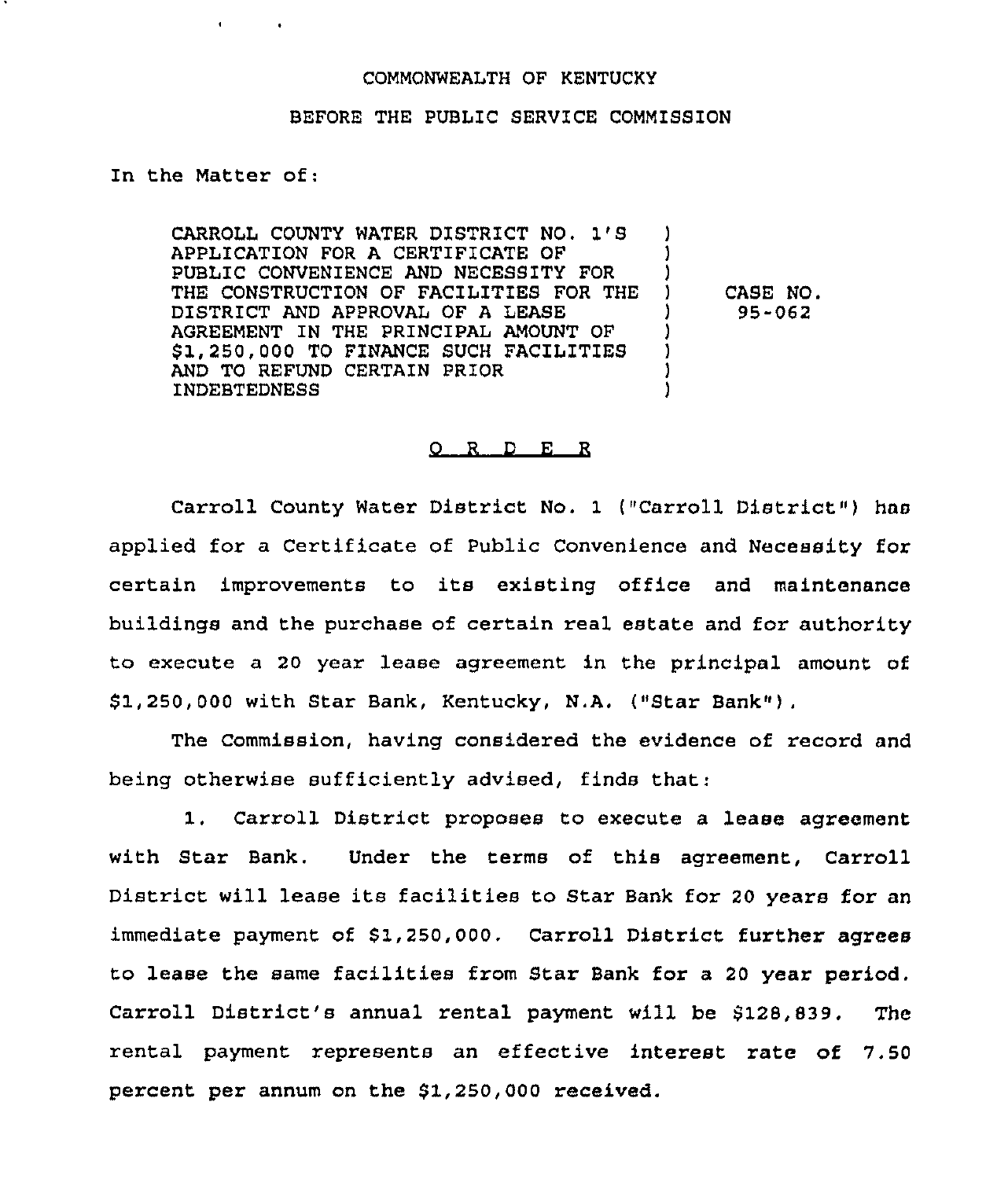2. Carroll District proposes to use the proceeds from the lease agreement in the following manner: \$1,160,000 for refunding existing bond obligations, 852,000 for the acquisition of certain land on which water wells will be constructed, \$33,000 for the renovation of existing facilities, and \$5,000 for bond counsel fees.

 $\mathbf{r} = \mathbf{r} \times \mathbf{r}$  .

3. The lease agreement will reduce Carroll District's debt service by \$1,156,317 over the remaining term of its existing bond obligations. Based on a 7.5 percent rate of interest, the net present value of this reduction is \$190,310.

4. The lease agreement is for a lawful object within Carroll District's corporate purposes, is necessary and appropriate for the proper performance of Carroll District's service to the public and will not impair Carroll District's ability to perform that service. It is reasonably necessary and appropriate for such purpose.

5. Carroll District proposes to renovate its current office in Ghent, Kentucky, Carroll District has failed to provide the renovation plans, the proposed cost of the renovation, and other information necessary to determine the need for the proposed construction. <sup>A</sup> ruling on that portion of Carroll District'8 application which requests a Certificate of Public Convenience and Necessity for the building renovation should be deferred until additional information is provided.

6, Carroll District has also requested a Certificate of Public Convenience and Necessity for the purchase of certain real

-2-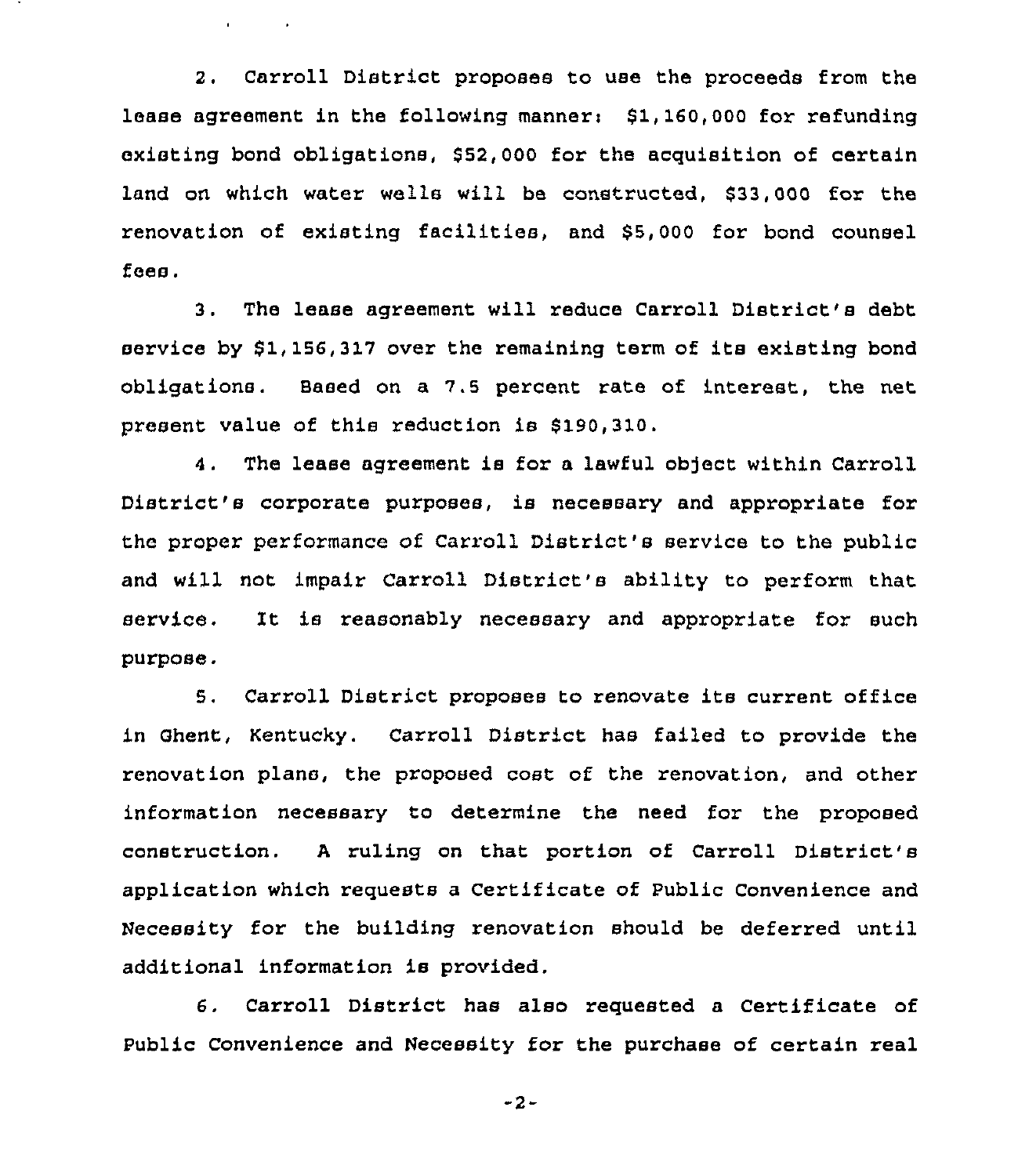estate, As KRS 278.020(1) does not require a utility to obtain a Certificate of Public Convenience and Necessity for purchase of real estate, that portion of Carroll District's application is moot.

7. Carroll District should be granted a deviation from Commission Regulation 807 KAR 5:001, Section 6, and may submit financial reports with its application which cover a period exceeding <sup>90</sup> days from the date of its application.

IT IS THEREFORE ORDERED that:

 $\mathbf{v} = \mathbf{v} \times \mathbf{v}$  .  $\mathbf{v} = \mathbf{v} \times \mathbf{v}$ 

Carroll District is authorized to enter the lease agreement.

2. Carroll District shall use the proceeds from the lease agreement only for the lawful purposes set out in its application.

3. Carroll District's application for a Certificate of Public Convenience and Necessity to purchase certain real estate for a well field is denied as moot.

4. Carroll District is granted <sup>a</sup> deviation from Commission Regulation 807 KAR 5:001, Section 6, and may submit financial reports with its application which cover <sup>a</sup> period exceeding <sup>90</sup> days from the date of its application.

Nothing contained herein shall be construed as a finding of value for any purpose or as a warranty on the part of the

"3-